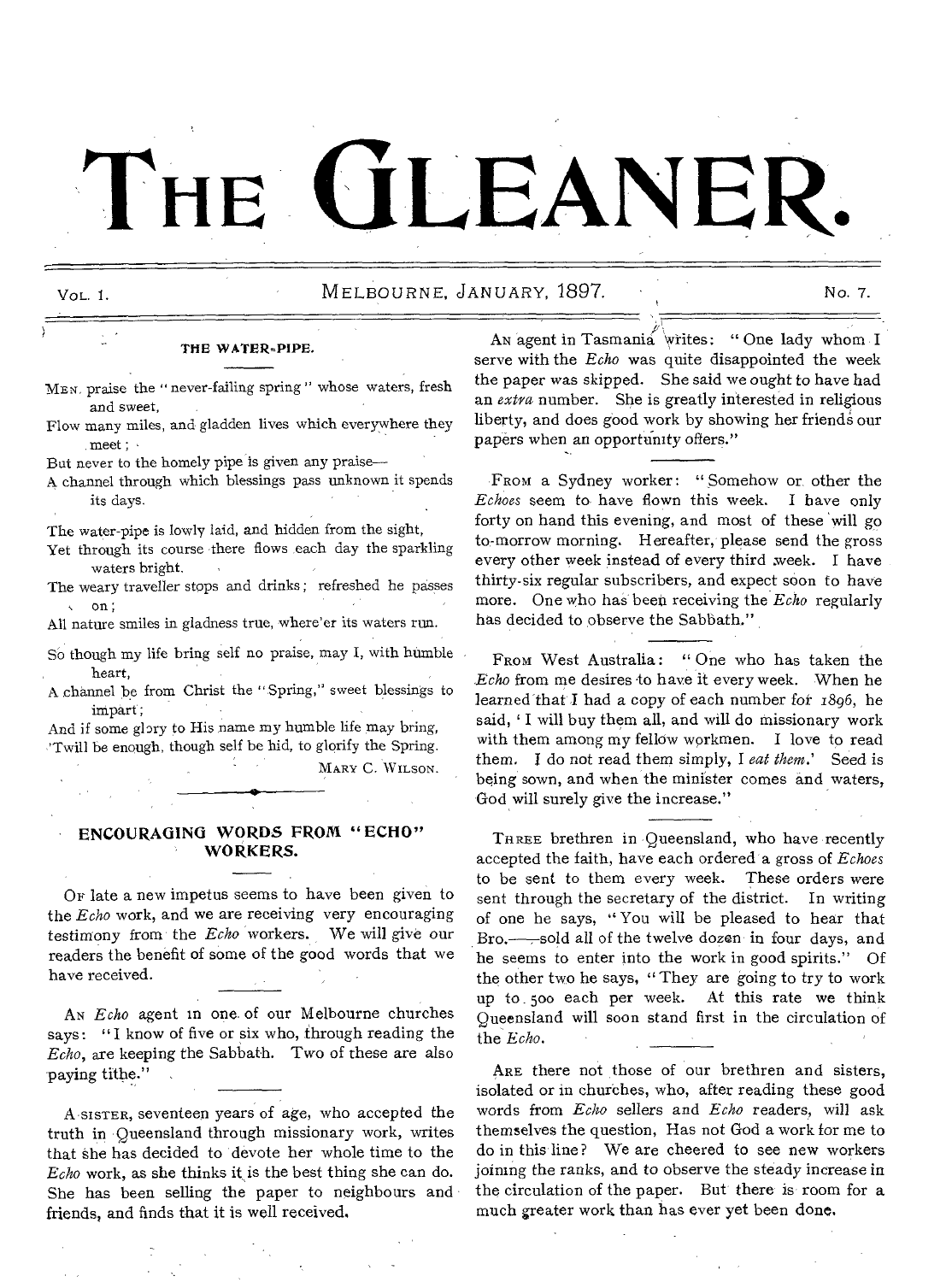### **MOVEMENTS OF WORKERS**.

,AT a recent meeting of the Union Conference Committee, Pastor S. N. HaSkell was requested, after attending the New Zealand Conference and visiting the churches in the North Island, to spend March and April at Avondale, assisting in the organisation and opening of our school.

Pastor Geo. B. Starr was advised to visit Central and Northern Queensland, spending a few weeks labouring with some who have become interested in the message through reading our books. Letters just received from him report a prosperous journey as far as Charters Towers.

.It-was also recommended that I should attend the next session of the General Conference. In harmony with this, I took passage in the *Monowai*, December 21, and, at this writing, we are nearing Auckland, where I shall post this to the GLEANER. Thus far our voyage has been a pleasant one. The second-class accommodations, on the *Monowai* are quite comfortable, and our fellow-passengers are nice, companionable people.

At my earnest request, Pastor' A. G. Daniells, the Vice-President of the Union Conference, and 'Miss Edith Graham, the Treasurer, and W. D. Salisbury, President of the Echo Publishing Co., made a short visit to Sydney and Cooranbong, just before my departure. Four days were spent in council, during which time all the features of the Union Conference work passed under careful review. Thus Bro: Daniells has become acquainted with the progress and the plans for the work in the mission fields and also of the school.

#### **UNION CONFERENCE BUSINESS.**

With my departure from Sydney, all the responsibility resting upon me as President of the Union Conference and Chairman of the Avondale School Board, passes to Pastor A. G. Daniells, the Vice-President of the Union Conference. Therefore, all correspondence regarding Union Conference business should be addressed to him.

It is a great satisfaction to me, as it will be to the workers in all parts 'of the field, that the oversight of the work passes into the hands of one who is very familiar with its every feature, and who is an experier ced and able manager.

During this council, it was arranged that the statistical work of the conference should be transferred 'from the Secretary, Bro. H. C. Lacey, to the Treasurer, Miss E. M. Graham. Until school opens, Bro. Lacey will be moving rapidly from place to place, and when the school begins he will be too busy for this work; therefore, it will be an advantage to all concerned that hereafter the blanks with requests for statistical and financial reports will be sent out by Sister Graham, and that these, with the reports of the Mission Treasurers, be sent to her, care of Australian Tract Society, North 'Fitzroy, Victoria. W. C. WurrE.

## **A SUGGESTION.**

IN past numbers of the GLEANER which I have seen, there has been but little said concerning Sabbathschool work. This surely is not because of a lack of interest in. this branch of the cause, but probably on account of the many things to be said in behalf of other lines of work. If permitted, I would like to suggest that the officers of the Australian associations, and any others who may feel an interest for the welfare of our, Sabbath-schools, " speak out " occasionally concerning' the different phases of this work which should receive attention. If perfect silence were maintained in regard to the canvassing work, the Tract Society work, and other interests which are constantly kept before us, we should see but little done in these lines. The same result must follow if nothing is done to awaken a new interest in behalf of our schools, to arouse their enthusiasm, and to encourage special efforts in behalf of the children and young people. This work requires the wisdom which comes from above, careful thought, and earnest effort.

There is another suggestion which might assist in carrying out the first if put in practice. That is, that in places where two or more schools can come together, that the officers and teachers meet for counsel, and to discuss such topics as will assist in management and teaching.' In Sydney and Melbourne especially, the schools are very favourably situated for' holding such conventions. It remains for some one who sees the need of improvement, and the benefits which would arise from holding such councils, to agitate the subject and secure the appointment. If this is done, it will surely result in great benefit to those who attend and to the schools. The Lord will give His wisdom as we seek for it; for He has ten thousand times ten thousand angels who have nothing to do but to help and give wisdom to those who are willing to cooperate with Him in the salvation of souls.

These suggestions are offered in hope that they will be put into practice, and that they may result in advancing the Sabbath-school work in Australia. At our camp-meetings and other general gatherings, there is no time to enter ,into the discussion of plans and methods which are of so much interest to the practical worker; but at a convention, where two or three days can be devoted to this work, this difficulty would not be met. Who will be the first to carry this plan into effect? MRS. VESTA J. FARNSWORTH.

*Wellington, N. Z.* 

OF all the gifts which God has given to man, none is more noble or a greater blessing than the gift of speech, if it is sanctified by the Holy Spirit.—E. *G. W.*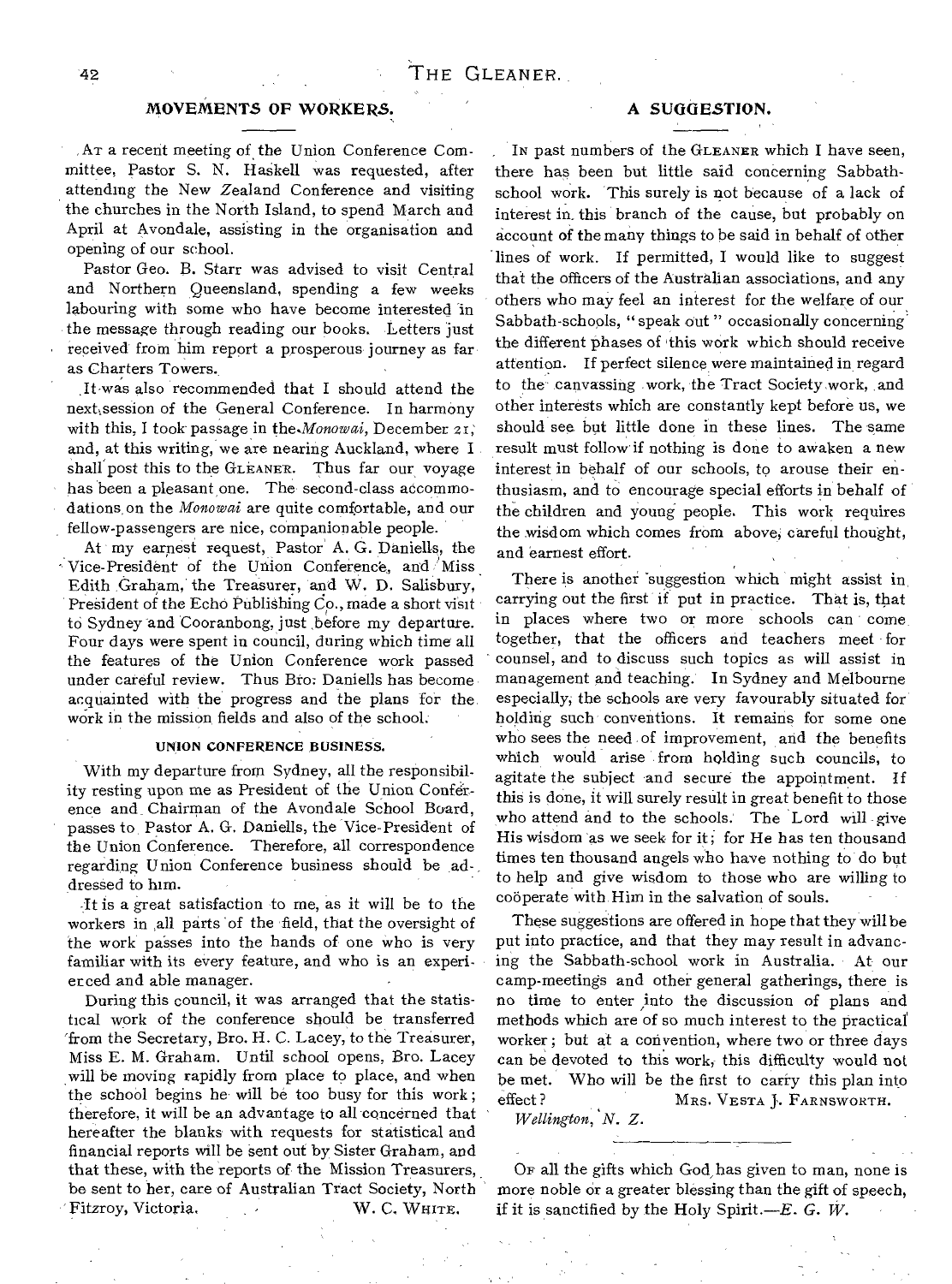# MONTHLY SUMMARY AUSTRALIAN CANVASSING WORK.

## December, 1896.

| AGENT AND TERRITORY.                                                                                                                                                                                                                                                                                                                                                                                                                                                                                                                                                                                                                                                                                                                                                                                                                                      |                                                                                               | DAYS. HOURS.                                                                        | Can.                                                                                     | ORD.                                                                      | M.                                                                                                            | L.                                                                                  | C. G.                                                                                     | C. M.                                                                         | C. P.<br>$\sim$                                                                       | HELPS.                                                                                                                                                                                                                                                                             | TOTAL<br>VALUE.                                                                                                                                                                                                                                                |
|-----------------------------------------------------------------------------------------------------------------------------------------------------------------------------------------------------------------------------------------------------------------------------------------------------------------------------------------------------------------------------------------------------------------------------------------------------------------------------------------------------------------------------------------------------------------------------------------------------------------------------------------------------------------------------------------------------------------------------------------------------------------------------------------------------------------------------------------------------------|-----------------------------------------------------------------------------------------------|-------------------------------------------------------------------------------------|------------------------------------------------------------------------------------------|---------------------------------------------------------------------------|---------------------------------------------------------------------------------------------------------------|-------------------------------------------------------------------------------------|-------------------------------------------------------------------------------------------|-------------------------------------------------------------------------------|---------------------------------------------------------------------------------------|------------------------------------------------------------------------------------------------------------------------------------------------------------------------------------------------------------------------------------------------------------------------------------|----------------------------------------------------------------------------------------------------------------------------------------------------------------------------------------------------------------------------------------------------------------|
| TRIARCHS AND PROPHETS-<br>Downs J. B.  Walgett, N. S. W.<br>$\ddotsc$<br>$\cdots$<br>$Other$ Books $\ldots$<br>$\ddotsc$<br>$\cdots$                                                                                                                                                                                                                                                                                                                                                                                                                                                                                                                                                                                                                                                                                                                      | 8                                                                                             | 38                                                                                  | 58<br>$\overline{\phantom{a}}$                                                           | 11<br>È.                                                                  | 4<br>$\overline{\phantom{0}}$                                                                                 | $\overline{2}$<br>$\mathbf{1}$                                                      | 5                                                                                         | $-$                                                                           | $\overline{\phantom{a}}$<br>---                                                       | £110                                                                                                                                                                                                                                                                               | £8 12 6<br>1 <sub>0</sub><br>1                                                                                                                                                                                                                                 |
| $B$ IBLE READINGS,-<br>Gladstone, S.A.<br>Farrant, T.,<br>$\cdots$<br>Port Pirie, S.A.<br>Diverall, J. C.,<br>$\ddotsc$<br>$\cdots$<br>S. Brisbane, Q.<br>Walker, Miss G.,<br>$\mathbf{a}$<br>$\ldots$<br>$\cdots$<br>Manning River, N. S. W.<br>Chapman, T. A.<br>$\mathbf{r}_{\mathbf{a}}$ .<br>Allora, Q<br>Reekie, P.,<br>$\ddotsc$<br>$\mathbf{r}$<br>$\cdots$<br>West Coast, Tas.<br>Rudge, P. B.,<br>Fisher. W. F.,<br>$\cdots$<br>$\cdots$<br>West Coast, Tas.<br>$\mathbf{r}$<br>$\ddotsc$<br>Blayney, N.S.W.<br>Dean, Mrs. R.,<br>$\mathbf{r}$<br>$\cdots$<br>S. Brisbane, O.<br>Adcock, Miss E.,<br>$\mathbf{a}$<br>$\ddotsc$<br>$\cdots$<br>Deloraine, Tas.<br>Innis, J.<br>$\cdots$<br>$\cdots$<br>$\cdots$<br>$\ddots$<br>Deloraine, Tas.<br>Innis, Mrs. K.<br>$\ddotsc$<br>$\cdots$<br>Freemantle, W. A.<br>Johanson, Mrs. F.,<br>$\cdots$ | 18<br>19<br>3<br>13<br>6<br>18<br>$\overline{7}$<br>13<br>10<br>12<br>$\overline{\mathbf{4}}$ | 177<br>186<br>10<br>86<br>$\overline{4}$<br>32<br>109<br>33<br>48<br>74<br>75<br>26 | 43<br>80<br>20<br>121<br>7<br>45<br>84<br>44<br>51<br>$-58$<br>63<br>$\rightarrow$       | 28<br>27<br>5<br>37<br>4<br>$\frac{22}{36}$<br>īš<br>21<br>16<br>24<br>16 | $\sim$<br>$\boldsymbol{2}$<br>$\overline{2}$<br>—<br>---<br>8<br>9<br>$\frac{2}{3}$<br>1<br>5<br>$\mathbf{q}$ | 8<br>3<br>$\frac{2}{5}$<br>$\overline{2}$<br>÷,<br>$\mathbf{1}$<br>4<br>4<br>8<br>3 | 3<br>7<br>$\mathbf{I}$<br>$\overline{2}$<br>–<br>8<br>12<br>$\overline{2}$<br>8<br>7<br>7 | 10<br>10<br>$\sim$<br>27<br>$\mathbf{2}$<br>ĥ.<br>14<br>7<br>6<br><br>11<br>4 | 7<br>5<br>$\overline{\phantom{0}}$<br>3<br>----<br>$\sim$<br>$\overline{\phantom{a}}$ | 4 18<br>$\mathbf{0}$<br>4 11<br>$\Omega$<br>$\overline{3}$<br>6<br>0<br>015<br>$\boldsymbol{0}$<br>5<br>0<br>$\Omega$<br>5<br>ı<br>$\Omega$<br>3<br>$\mathbf o$<br>$\Omega$<br>7<br>0<br>$\Omega$<br>1<br>4<br>$\Omega$<br>0 15<br>$\Omega$<br>1 10<br>$\Omega$<br>019<br>$\Omega$ | 90<br>14<br>$14$ 15 0<br>$\mathbf{2}$<br>6<br>4<br>36<br>19<br>$\begin{array}{c} 2 & 10 & 0 \\ 16 & 0 & 0 \\ 22 & 5 & 0 \\ 9 & 15 & 0 \end{array}$<br>16<br>$22^{\circ}$<br>14 10 0<br>$7 - 6$<br>21<br>15<br>$\begin{matrix}12 & 6\\ 5 & 0\end{matrix}$<br>13 |
| LADIES' GUIDE <sub>.</sub> -<br>Kadina, S.A.<br>Gooding, Mrs, C.<br>$\ddotsc$<br>$\cdots$<br>Kadina, S.A.<br>Mosedale, Mrs.,<br>$\cdots$<br>$\cdots$<br>Scone, N.S.W.<br>Bell, R. S., $\ldots$<br>$\ddotsc$<br>$\cdots$<br>$\ddotsc$<br>$Books \dots$<br><b>Other</b><br>$\sim$<br>$\cdots$<br>$\ddotsc$<br>Mackay, $Q$<br>Ackary, A.,<br>$\ddotsc$<br>$\cdots$<br>$\cdots$<br>Michaels, C. P.,<br>Gippsland, Vic.<br>$\cdots$<br>$\cdots$<br>$\cdots$                                                                                                                                                                                                                                                                                                                                                                                                    | 13<br>13<br>$\sim$<br>--<br>8<br>$\overline{\phantom{a}}$                                     | 84<br>75<br>$\overline{\phantom{0}}$<br>$\overline{\phantom{0}}$<br>49<br>-         | 93<br>84<br>$\overline{a}$<br>$\overline{\phantom{0}}$<br>38<br>$\overline{\phantom{a}}$ | 23<br>26<br>8<br>9<br>$\overline{\mathbf{1}}$                             | -<br>$\mathbf{1}$<br>$\overline{a}$<br>$\overline{\phantom{a}}$<br>$\overline{3}$                             | 6<br>$\overline{2}$<br>$\mathbf 1$<br>---<br>$\mathbf 1$<br>$\bar{x}$               | $\sim$<br>$\overline{\phantom{a}}$<br>$\overline{\phantom{0}}$                            | 17<br>23<br>7<br>$\mathbf{1}$<br>5<br>R                                       | $\sim$<br>$\overline{\phantom{0}}$<br>-                                               | 3<br>9<br>$\Omega$<br>3<br>6<br>$\Omega$<br>---<br>--<br>$\overline{2}$<br>$\Omega$                                                                                                                                                                                                | 36<br>21<br>$\begin{array}{@{}c@{\hspace{1em}}c@{\hspace{1em}}}\n \begin{array}{c}\n 23 & 12 & 0 \\  7 & 3 & 6 \\  1 & 7 & 6\n \end{array}$<br>$\frac{11}{3}$ $\frac{0}{0}$<br>9<br>10                                                                         |
| Н. Н. Воок,-<br>Corowa, N. S. W.<br>Hickox, A. S.<br>$\cdots$<br>Michaels, C. P.,<br>Gippsland, Vic.<br>$\cdots$                                                                                                                                                                                                                                                                                                                                                                                                                                                                                                                                                                                                                                                                                                                                          | 8                                                                                             | 59<br>--                                                                            | 27<br>$\overline{\phantom{a}}$                                                           | 14<br>81                                                                  | 3<br>-                                                                                                        | $\overline{7}$<br>10                                                                | --                                                                                        | 4<br>71                                                                       | سبب                                                                                   |                                                                                                                                                                                                                                                                                    | $\begin{array}{ccc}\n24 & 12 & 6 \\ 15 & 2 & 6\n\end{array}$<br>115                                                                                                                                                                                            |
| SUNSHINE AT HOME,-<br>Brisbane, Q.<br>Hughes, C. H.,<br>$\cdots$<br>$\cdots$<br>SUNBEAMS.-                                                                                                                                                                                                                                                                                                                                                                                                                                                                                                                                                                                                                                                                                                                                                                | 4<br>12                                                                                       | 7<br>95                                                                             | 19<br>187                                                                                | 3<br>23                                                                   | ---                                                                                                           | --<br>--                                                                            | 7                                                                                         |                                                                               | 3<br>16                                                                               | 1 12 6<br>2180                                                                                                                                                                                                                                                                     | 0196<br>12 7 6                                                                                                                                                                                                                                                 |
| Bendigo, Vic.<br>Stoate, R. J.<br>$\ddotsc$<br>$\cdots$<br>$\cdots$<br>Totals<br>$\cdots$<br>$\cdots$                                                                                                                                                                                                                                                                                                                                                                                                                                                                                                                                                                                                                                                                                                                                                     | 190                                                                                           | 1267                                                                                | 1122                                                                                     | 462                                                                       | 52                                                                                                            | 74                                                                                  | 69                                                                                        | 233                                                                           | 34                                                                                    | £33 11 0                                                                                                                                                                                                                                                                           | £393 12 0                                                                                                                                                                                                                                                      |

# BIBLE ECHO SALES during December, 1896.

| CHURCHES.                                                                                                                                                                                                                                                |                                                                                                                                                                                                                               |                                                                                                                                                                                                       |                                                                                                                                                                                                              |                                                                                                                                                                                                                                     |                                                                                                                                                                                                      | MEMBERSHIP.                                                                                                                        | ECHOES.                                                                                                                                       | UNORGANISED COMPANIES                                                                                                                                                                                                                                                         | ECHOES.                                                                                      |                                                      |                                                                                                                  |                                                                           |                                                                      |
|----------------------------------------------------------------------------------------------------------------------------------------------------------------------------------------------------------------------------------------------------------|-------------------------------------------------------------------------------------------------------------------------------------------------------------------------------------------------------------------------------|-------------------------------------------------------------------------------------------------------------------------------------------------------------------------------------------------------|--------------------------------------------------------------------------------------------------------------------------------------------------------------------------------------------------------------|-------------------------------------------------------------------------------------------------------------------------------------------------------------------------------------------------------------------------------------|------------------------------------------------------------------------------------------------------------------------------------------------------------------------------------------------------|------------------------------------------------------------------------------------------------------------------------------------|-----------------------------------------------------------------------------------------------------------------------------------------------|-------------------------------------------------------------------------------------------------------------------------------------------------------------------------------------------------------------------------------------------------------------------------------|----------------------------------------------------------------------------------------------|------------------------------------------------------|------------------------------------------------------------------------------------------------------------------|---------------------------------------------------------------------------|----------------------------------------------------------------------|
| Adelaide<br>Ashfield<br>Ballarat<br>Bismarck<br>Brighton<br>Cooranbong<br>Hawthorn<br>Hobart<br>Kellyville<br>Latrobe<br>Melbourne<br>Malvern<br>Parramatta<br>Perth<br>Prahran<br>Prospect<br>Rockhampton<br><b>Sydney</b><br>Toowoomba<br>Williamstown | $\cdots$<br>$\cdots$<br>$\cdots$<br>$\cdots$<br>$\cdots$<br>$\cdots$<br><br>$\cdots$<br>$\cdots$<br>$\cdots$<br>$\cdots$<br>$\ddotsc$<br><br>$\cdots$<br>$\cdots$<br>$\cdots$<br>$\cdots$<br>$\cdots$<br>$\cdots$<br>$\cdots$ | $\cdots$<br>$\cdot$ $\cdot$<br><br><br>$\cdots$<br><br>$\cdots$<br><br>$\cdots$<br>$\cdots$<br>$\cdots$<br>$\cdots$<br>$\cdots$<br>$\cdots$<br>$\cdots$<br>$\ddotsc$<br>$\cdots$<br>$\ddotsc$<br><br> | $\cdots$<br>$\cdots$<br>$\cdots$<br>$\cdots$<br><br>$\cdots$<br>$\cdots$<br>$\cdots$<br>$\cdots$<br>$\cdots$<br>$\cdots$<br>$\cdots$<br><br>$\cdots$<br>$\cdots$<br><br><br>$\cdots$<br>$\cdots$<br>$\cdots$ | $\cdots$<br>$\cdots$<br>$\cdots$<br>$\cdots$<br>$\cdots$<br>$\cdots$<br>$\cdots$<br><br>$\cdots$<br>$\cdots$<br>$\cdots$<br>$\cdots$<br>$\cdots$<br>$\cdots$<br>$\cdots$<br>$\cdots$<br>$\cdots$<br>$\sim 10^{-10}$<br><br>$\cdots$ | $\cdots$<br>$\cdots$<br>$\cdots$<br>$5 - 6 + 4$<br>$\cdots$<br>$\cdots$<br>$\cdots$<br>$\ddotsc$<br>$\cdots$<br><br>$\cdots$<br>$\cdots$<br><br>$\cdots$<br>$\cdots$<br><br>$\cdots$<br><br>$\cdots$ | 121<br>66<br>50<br>24<br>24<br>50<br>50<br>90<br>16<br>6<br>210<br>16<br>70<br>29<br>53<br>$\overline{12}$<br>63<br>84<br>28<br>57 | 3,528<br>340<br>312<br>60<br>$-144$<br>232<br>204<br>432<br>94<br>120<br>464<br>144<br>184<br>844<br>734<br>48<br>384<br>1,884<br>208,<br>288 | Brought forward<br>Bendigo<br>$\ddotsc$<br>$\cdots$<br>Brisbane<br>$\overline{a}$<br>$\cdots$<br>Broken Hill<br>$\cdots$<br>Geelong<br>$\cdots$<br><br>Ipswich<br>$\cdots$<br>$\cdots$<br>Kangarilla<br>$-$<br>Launceston<br><br>New Zealand<br><br>Miscellaneous<br>$\cdots$ | $\cdots$<br><br><br>$\cdots$<br>$\cdots$<br>$\cdots$<br>$\cdots$<br>$\cdots$<br><br>$\cdots$ | <br><br><br>$\cdots$<br><br><br><br><br>$\cdots$<br> | $\cdots$<br>$\cdots$<br><br>$\cdots$<br><br>$\cdots$<br>$\cdots$<br>$\cdots$<br>$\cdots$<br>$\ddot{\phantom{0}}$ | <br><br><br><br><br>$\cdots$<br>$\cdots$<br>$\cdots$<br>0.001<br>$\cdots$ | 10,648<br>70<br>84<br>468<br>132<br>48<br>36<br>90<br>5,084<br>3,218 |
|                                                                                                                                                                                                                                                          |                                                                                                                                                                                                                               |                                                                                                                                                                                                       |                                                                                                                                                                                                              |                                                                                                                                                                                                                                     |                                                                                                                                                                                                      | Carried forward                                                                                                                    | 10,648                                                                                                                                        |                                                                                                                                                                                                                                                                               |                                                                                              |                                                      |                                                                                                                  | Total                                                                     | 19,872                                                               |